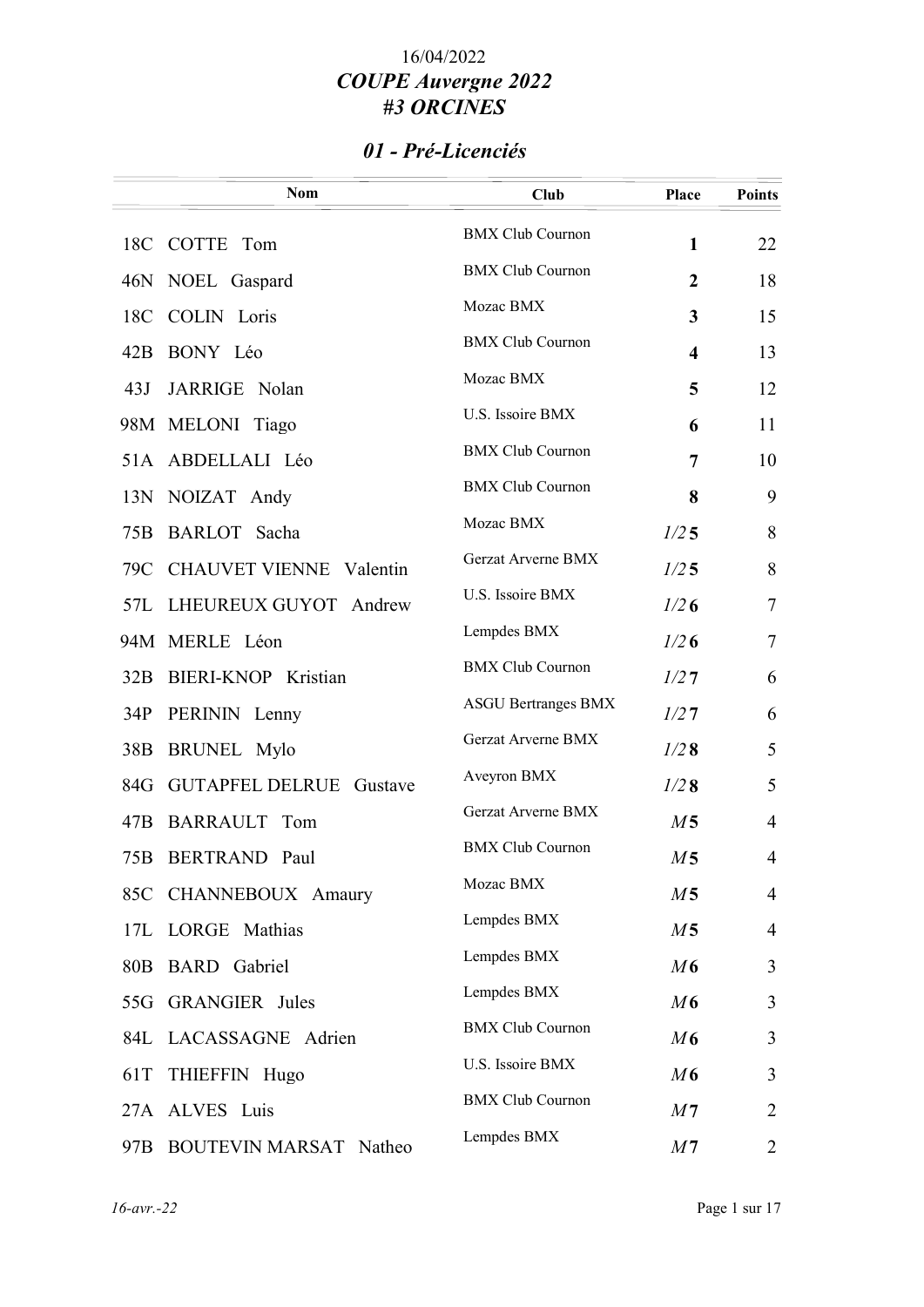### 01 - Pré-Licenciés

| <b>Nom</b>           | <b>Club</b>        | <b>Place</b>   | <b>Points</b> |
|----------------------|--------------------|----------------|---------------|
| 74E EYDIEUX Augustin | Gerzat Arverne BMX | M <sub>7</sub> | $\mathcal{D}$ |
| 87F FEMENIA Ilan     | Gerzat Arverne BMX | M <sub>7</sub> | $\mathcal{D}$ |
| 64K KOURICHE Elyas   | Lempdes BMX        | $M\,8$         |               |
| 41S SOUSTRE Lyam     | U.S. Issoire BMX   | M8             |               |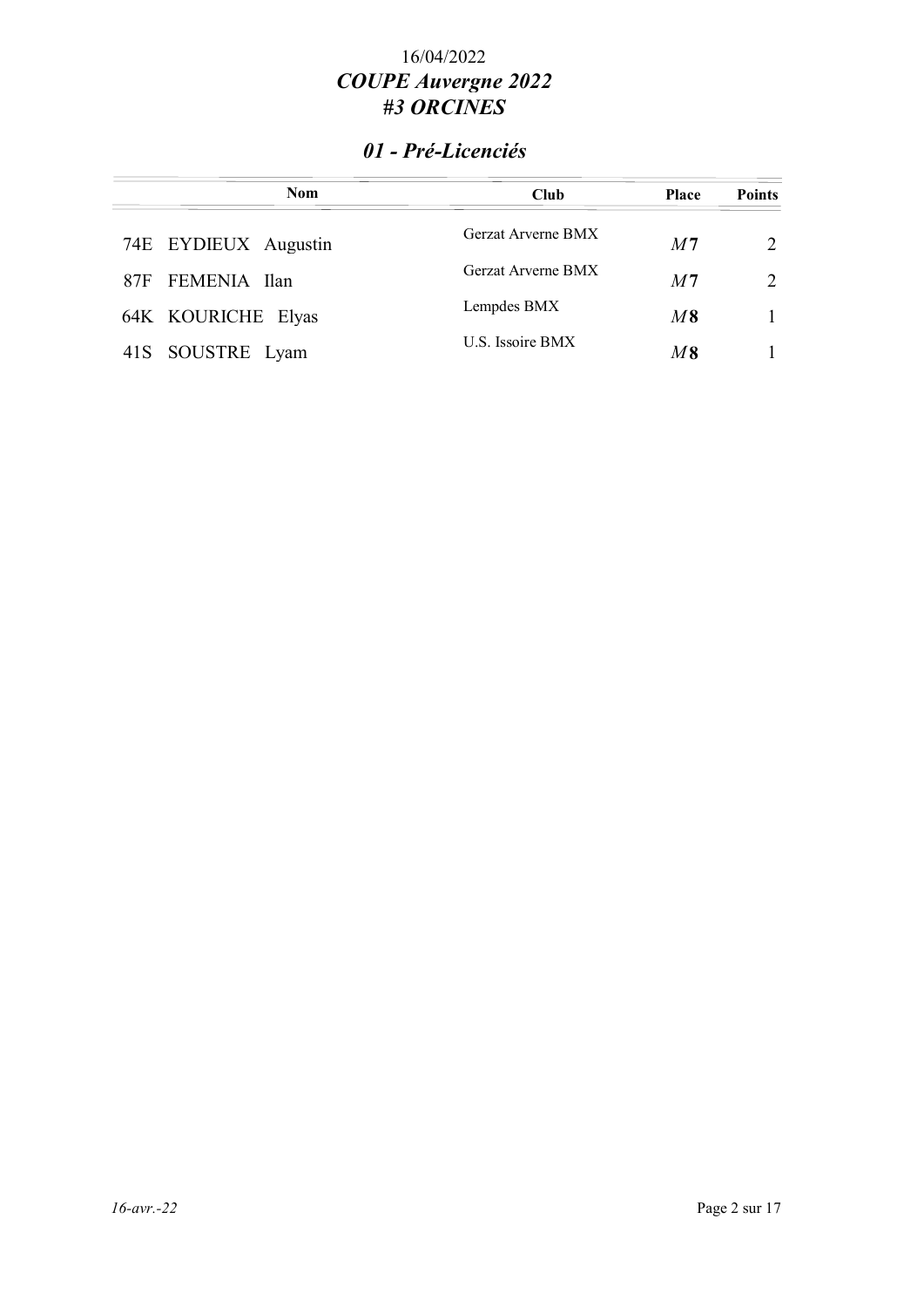### 02 - Pré-Licenciées Poussines Filles

| <b>Nom</b>                        | Club                    | <b>Place</b>   | <b>Points</b>  |
|-----------------------------------|-------------------------|----------------|----------------|
| 48B BOURNEIX Mahé                 | Lempdes BMX             | M <sub>1</sub> | 14             |
| 89B BARRAUD Chelsy                | Union BMX du Roannais   | M <sub>2</sub> | 10             |
| 74C CITERNE Lisa                  | Gerzat Arverne BMX      | M3             | 7              |
| 72C COLOMBET Célia                | <b>BMX Club Orcines</b> | M <sub>4</sub> | 5              |
| 40D DUCHAMP Jade                  | <b>BMX Club Cournon</b> | M <sub>5</sub> | $\overline{4}$ |
| TRIGUEROS DUCHER Laia<br>93T -    | <b>BMX Club Cournon</b> | M6             | 3              |
| 65G GIRAL Céleste                 | Gerzat Arverne BMX      | M <sub>7</sub> | $\overline{2}$ |
| TRIGUEROS DUCHER<br>80T  <br>Emmy | <b>BMX Club Cournon</b> | $M\,8$         |                |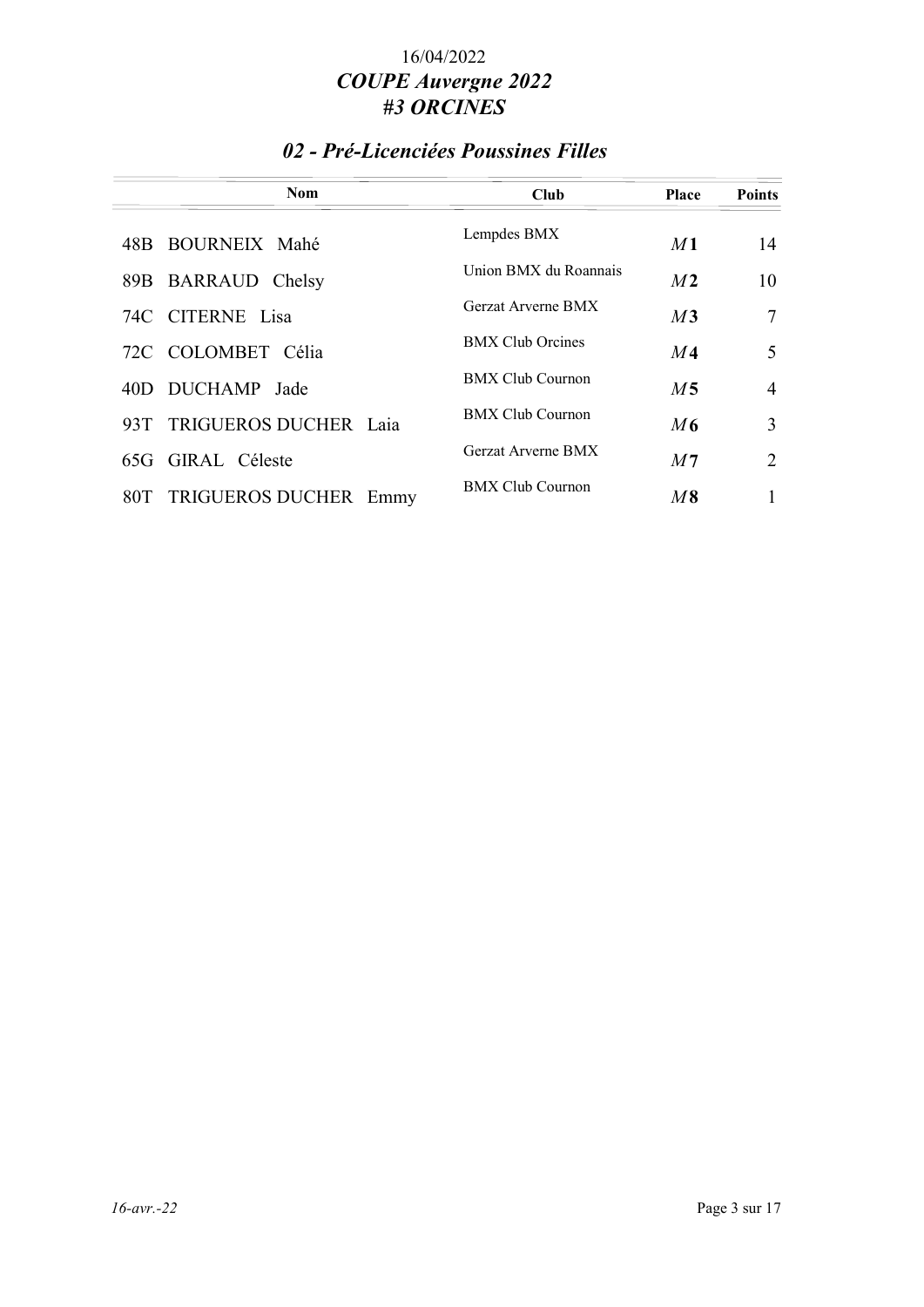## 03 - Poussins

|     | <b>Nom</b>                  | <b>Club</b>             | Place                   | <b>Points</b> |
|-----|-----------------------------|-------------------------|-------------------------|---------------|
|     | 13C CAROLINE Mathis         | <b>BMX Club Cournon</b> | $\mathbf{1}$            | 26            |
| 11E | ESCARE Gabin                | <b>BMX Club Cournon</b> | $\boldsymbol{2}$        | 22            |
|     | 27M MICHEL Léo              | Lempdes BMX             | 3                       | 19            |
| 48L | LASCOMBES Marin             | <b>BMX Club Cournon</b> | $\overline{\mathbf{4}}$ | 17            |
| 60B | <b>BONY</b> Gabriel         | <b>BMX Club Cournon</b> | 5                       | 16            |
| 14B | BERGOUGNOUX Lenny           | U.S. Issoire BMX        | 6                       | 15            |
| 34G | GIRAUD Théo                 | <b>BMX Club Cournon</b> | 7                       | 14            |
| 02D | DULAC Tyron                 | Mozac BMX               | 8                       | 13            |
| 68B | BENOIT Liam                 | Mozac BMX               | 1/25                    | 12            |
|     | 85H HARDER Samuel           | Mozac BMX               | 1/25                    | 12            |
|     | 320 OSTAILLER Timael        | U.S. Issoire BMX        | 1/26                    | 11            |
| 90Q | QUAIREL Loenn               | Lempdes BMX             | 1/26                    | 11            |
| 95C | CUZIN Lenny                 | Gerzat Arverne BMX      | 1/27                    | 10            |
| 66D | DELIVERT TISSIER Noé        | U.S. Issoire BMX        | 1/27                    | 10            |
|     | 97L LAPATRIE DO COUTO Lucas | <b>BMX Club Cournon</b> | 1/28                    | 9             |
|     | 89W WALTER Enjy             | Montlucon BMX           | 1/28                    | 9             |
| 64B | <b>BERTIN</b> Victor        | <b>BMX</b> Club Orcines | 1/45                    | 8             |
|     | 65B BERTRAND Tibo           | U.S. Issoire BMX        | 1/45                    | 8             |
|     | 74M MONTEL Simon            | <b>BMX Club Cournon</b> | 1/45                    | 8             |
| 68P | PETITJEAN Tyméo             | Lempdes BMX             | 1/45                    | 8             |
|     | 21B BENETRIX Paul           | Lempdes BMX             | 1/46                    | 7             |
|     | 34D DALSANT Dylan           | U.S. Issoire BMX        | 1/46                    | 7             |
| 15D | DE AZEVEDO Nino             | <b>BMX Club Cournon</b> | 1/46                    | 7             |
|     | 57L LANTRAIN Alban          | <b>BMX</b> Club Orcines | 1/46                    | 7             |
|     | 75A AIT BRAHAM Jules        | <b>BMX Club Cournon</b> | 1/47                    | 6             |
|     | 71A AURIOL Théo             | Lempdes BMX             | 1/47                    | 6             |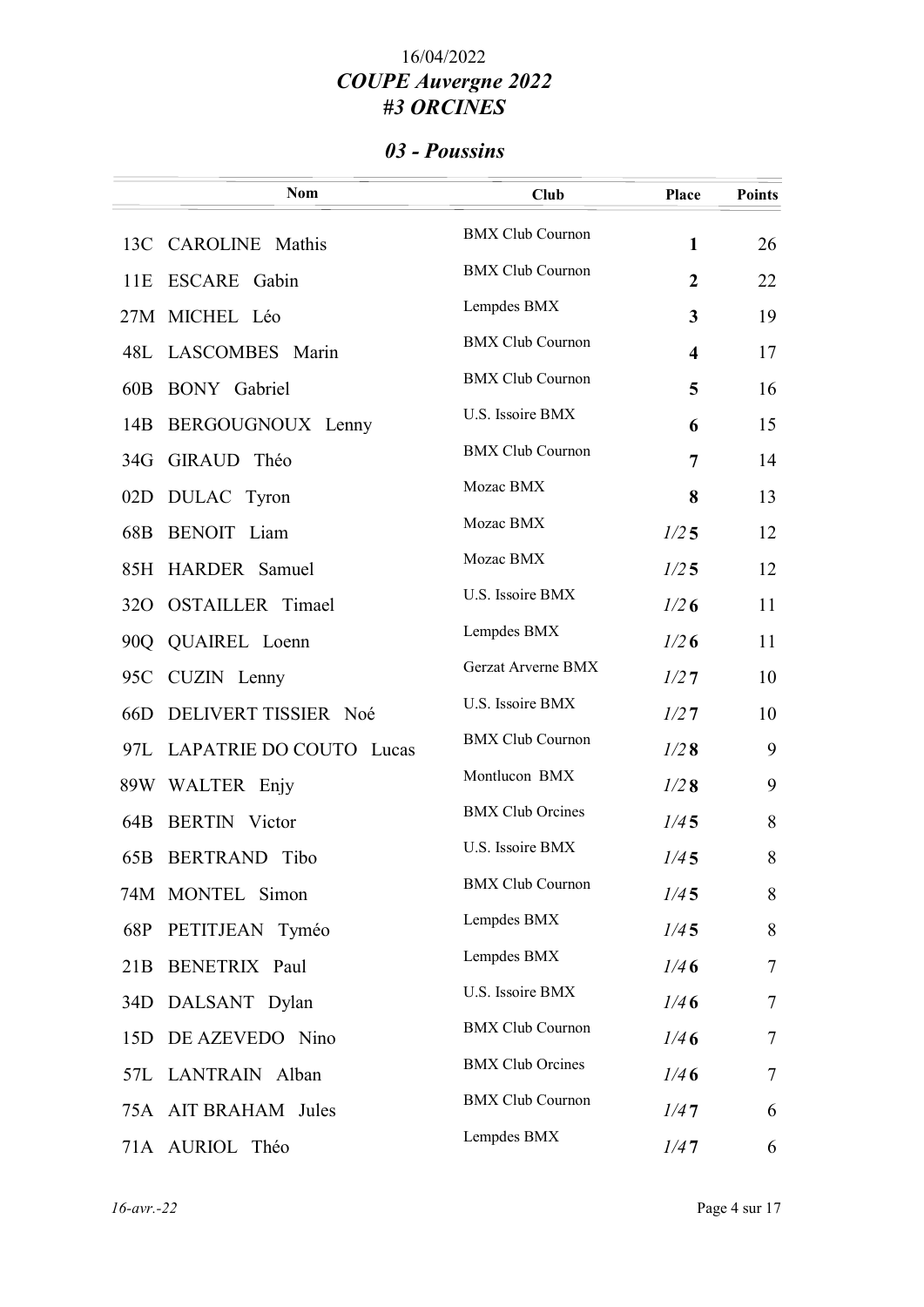# 03 - Poussins

|     | <b>Nom</b>             | <b>Club</b>             | <b>Place</b>   | <b>Points</b>  |
|-----|------------------------|-------------------------|----------------|----------------|
|     | 34B BULAND Robin       | Lempdes BMX             | 1/47           | 6              |
|     | 75G GUILLAUMON Romain  | Mozac BMX               | 1/47           | 6              |
| 02C | <b>CHEMINET</b> Arthur | Montlucon BMX           | 1/48           | 5              |
|     | 06D DETTORRE Gaetan    | Mozac BMX               | 1/48           | 5              |
|     | 06F FAVART Thylan      | Montlucon BMX           | 1/48           | 5              |
|     | 61R ROCHEFOLLE Nolan   | Lempdes BMX             | 1/48           | 5              |
|     | 12C COHENDY Enzo       | Lempdes BMX             | M <sub>5</sub> | $\overline{4}$ |
| 21J | JOSE Evan              | U.S. Issoire BMX        | M <sub>5</sub> | $\overline{4}$ |
|     | 89K KOEBERLE Roméo     | Mozac BMX               | M <sub>5</sub> | $\overline{4}$ |
| 03L | LHEUREUX Owen          | U.S. Issoire BMX        | M <sub>5</sub> | $\overline{4}$ |
| 79P | PEREIRA Luis           | <b>BMX Club Cournon</b> | M <sub>5</sub> | $\overline{4}$ |
| 22S | SCHULZ Mathéo          | Lempdes BMX             | M <sub>5</sub> | $\overline{4}$ |
| 07T | TALAMY Baptiste        | Lempdes BMX             | M <sub>5</sub> | $\overline{4}$ |
|     | 51V VIGERY Elouan      | U.S. Issoire BMX        | M <sub>5</sub> | $\overline{4}$ |
| 14B | BITZER Adam            | <b>BMX Club Orcines</b> | M6             | 3              |
| 63F | FAUCONNET Timéo        | <b>BMX Club Cournon</b> | M6             | 3              |
| 62F | FREIRE Batiste         | U.S. Issoire BMX        | M6             | 3              |
| 35J | JUILLARD Alexis        | <b>BMX Club Cournon</b> | M6             | 3              |
|     | 62K KOURICHE Younes    | Lempdes BMX             | M6             | 3              |
| 64P | PINTO Pierre           | <b>BMX Club Cournon</b> | M6             | 3              |
| 07P | PORCHER Karl           | Lempdes BMX             | M6             | 3              |
| 84S | <b>SERGERE</b> Lounis  | Lempdes BMX             | M6             | 3              |
| 48G | GACON Ryan             | <b>BMX Club Cournon</b> | M <sub>7</sub> | 2              |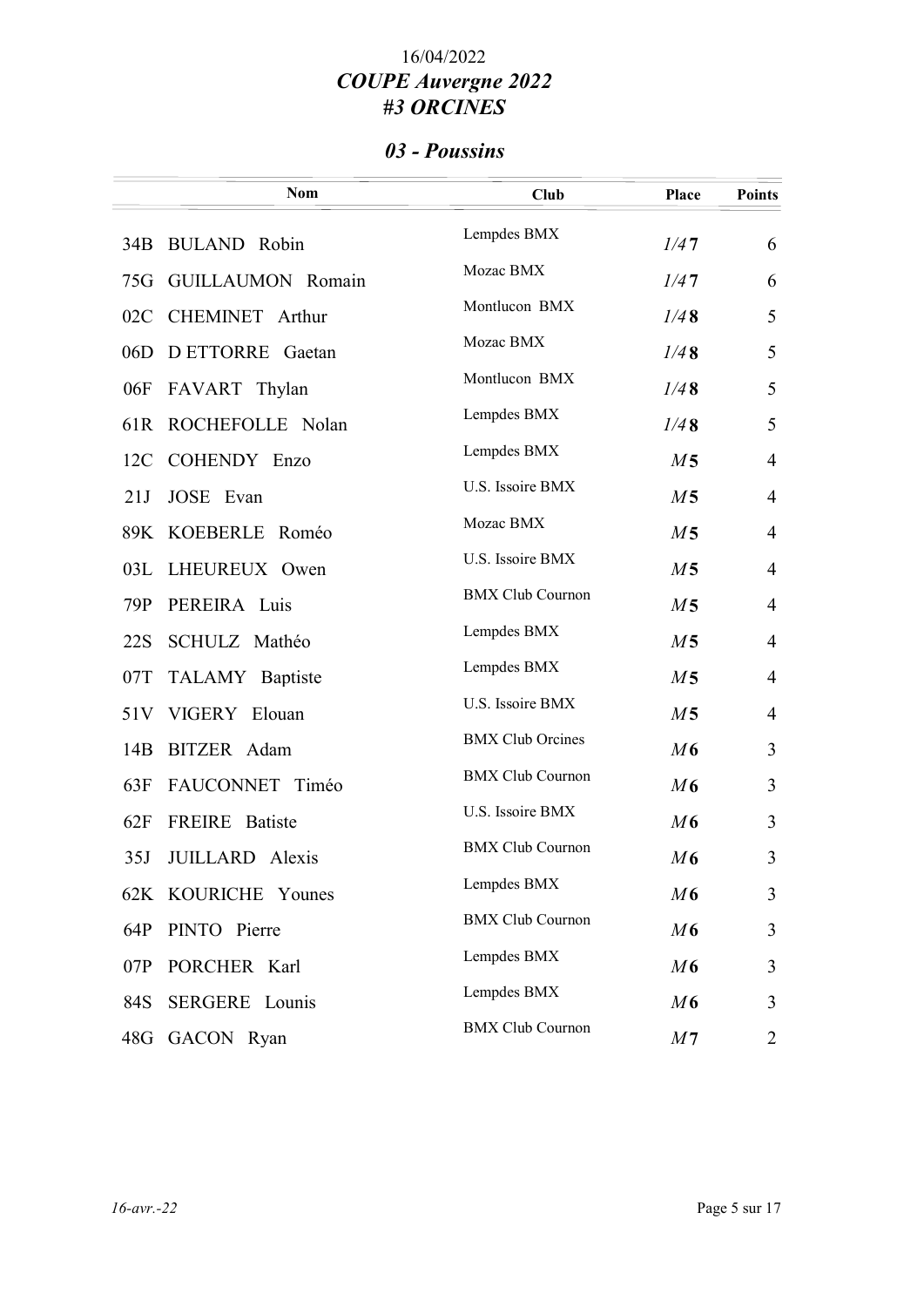# 04 - Pupilles

|                 | <b>Nom</b>                   | <b>Club</b>             | Place                   | <b>Points</b> |
|-----------------|------------------------------|-------------------------|-------------------------|---------------|
|                 | 30R RAIROLLE Chad            | Gerzat Arverne BMX      | 1                       | 26            |
| 13B             | <b>BLANC</b> Gabin           | <b>BMX Club Cournon</b> | $\overline{2}$          | 22            |
|                 | 82V VIDAL Enzo               | Lempdes BMX             | 3                       | 19            |
| 85E             | ESCARE Jean                  | <b>BMX Club Cournon</b> | $\overline{\mathbf{4}}$ | 17            |
| 65S             | SEMONS Quentin               | <b>BMX Club Cournon</b> | 5                       | 16            |
| 07H             | HOBENICHE Maxime             | U.S. Issoire BMX        | 6                       | 15            |
| 61D             | DUMAS Raphael                | <b>BMX Club Cournon</b> | 7                       | 14            |
|                 | 92V VIBET Morgan             | U.S. Issoire BMX        | 8                       | 13            |
|                 | 50A ABDELLALI Lucas          | <b>BMX Club Cournon</b> | 1/25                    | 12            |
|                 | 75C CITERNE Evan             | Gerzat Arverne BMX      | 1/25                    | 12            |
| 59F             | FAURE Jean                   | <b>BMX</b> Club Orcines | 1/26                    | 11            |
|                 | 01L LACASSAGNE Simon         | <b>BMX Club Cournon</b> | 1/26                    | 11            |
| 69C             | CHIARILLI Colin              | <b>BMX Club Cournon</b> | 1/27                    | 10            |
|                 | 68M MONNET Lubin             | <b>BMX</b> Club Orcines | 1/27                    | 10            |
|                 | 52A AGAOUA Mae               | Lempdes BMX             | 1/28                    | 9             |
| 54 <sub>B</sub> | <b>BOUCHERET</b> Ethan       | <b>BMX</b> Club Orcines | 1/28                    | 9             |
| 52F             | FRANCOLON Hector             | Lempdes BMX             | 1/45                    | 8             |
|                 | 46G GUTAPFEL DELRUE Lancelot | Aveyron BMX             | 1/45                    | 8             |
|                 | 43L LACOGNE Lois             | Lempdes BMX             | 1/45                    | 8             |
| 39T             | THIEFFIN Tom                 | U.S. Issoire BMX        | 1/45                    | 8             |
| 23B             | BIGNET Théo                  | Montlucon BMX           | 1/46                    | 7             |
|                 | 33C CHAMBON Gabin            | Lempdes BMX             | 1/46                    | 7             |
| 01F             | FOURNIER Noah                | <b>BMX Club Orcines</b> | 1/46                    | 7             |
|                 | 32R ROGER COURBIERE Victor   | <b>BMX Club Orcines</b> | 1/46                    | 7             |
| 98C             | CHARREYRAS Alexis            | Gerzat Arverne BMX      | 1/47                    | 6             |
|                 | 33D DOUISSARD Ilan           | <b>BMX Club Cournon</b> | 1/47                    | 6             |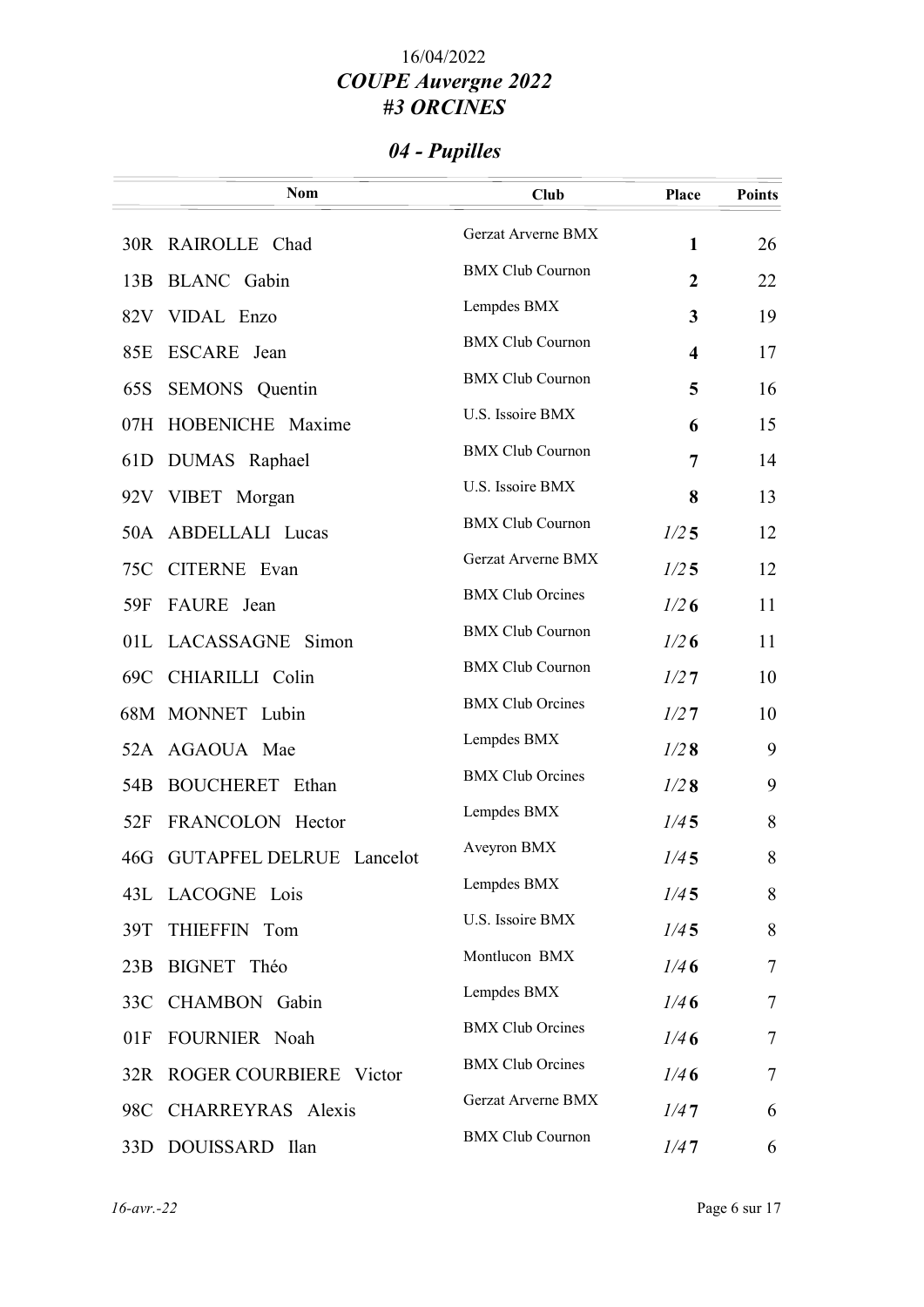# 04 - Pupilles

|     | <b>Nom</b>              | <b>Club</b>             | <b>Place</b>   | <b>Points</b>  |
|-----|-------------------------|-------------------------|----------------|----------------|
| 01J | JOUVET Nathan           | <b>BMX Club Cournon</b> | 1/47           | 6              |
|     | 84N NOEL Leo            | <b>BMX</b> Club Orcines | 1/47           | 6              |
|     | 56B BLANC Ilyan         | <b>BMX Club Cournon</b> | 1/48           | 5              |
|     | 12D DEBRION Enzo        | <b>BMX Club Cournon</b> | 1/48           | 5              |
|     | 10M MELONI Enzo         | U.S. Issoire BMX        | 1/48           | 5              |
|     | 86V VIDAL Louka         | Lempdes BMX             | 1/48           | 5              |
|     | 70A ACHALME Antoine     | Lempdes BMX             | M <sub>5</sub> | $\overline{4}$ |
|     | 53C CERRILLO Louis      | Lempdes BMX             | M <sub>5</sub> | $\overline{4}$ |
| 16D | D ETTORRE Yann          | Mozac BMX               | M <sub>5</sub> | $\overline{4}$ |
| 12D | DE ALMEIDA Joan         | <b>BMX Club Cournon</b> | M <sub>5</sub> | $\overline{4}$ |
| 92D | DURIF Irfane            | <b>BMX Club Cournon</b> | M <sub>5</sub> | $\overline{4}$ |
|     | 88H HAMIDI PAYSAN Nolan | Lempdes BMX             | M <sub>5</sub> | $\overline{4}$ |
|     | 57M MALLET Maximilien   | Lempdes BMX             | M <sub>5</sub> | $\overline{4}$ |
|     | 89N NERAT Lilian        | Montlucon BMX           | M <sub>5</sub> | $\overline{4}$ |
| 27B | <b>BELLYNCK Yllan</b>   | Montlucon BMX           | M6             | 3              |
| 34B | <b>BUSSAT</b> Martial   | <b>BMX Club Orcines</b> | M6             | 3              |
|     | 77G GUITTARD Alexis     | <b>BMX</b> Club Orcines | M6             | 3              |
|     | 58M MARTINEZ Gabin      | <b>BMX Club Orcines</b> | M6             | 3              |
|     | 30M MOREL DAROS Léo     | U.S. Issoire BMX        | M6             | 3              |
| 75P | PERROT Louka            | Montlucon BMX           | M6             | 3              |
| 96T | TAILHARDAT Colin        | Lempdes BMX             | M6             | 3              |
| 01T | THEUIL Leano            | Gerzat Arverne BMX      | M6             | 3              |
|     | 63B BARTHES Enzo        | <b>BMX Club Cournon</b> | M <sub>7</sub> | 2              |
|     | 26B BORIE Gaspard       | Mozac BMX               | M <sub>7</sub> | 2              |
|     | 45C CHABROLLET Kylian   | <b>BMX Club Cournon</b> | M <sub>7</sub> | $\overline{2}$ |
| 85C | CHAMBARAUD Lucas        | <b>BMX Club Cournon</b> | M <sub>7</sub> | 2              |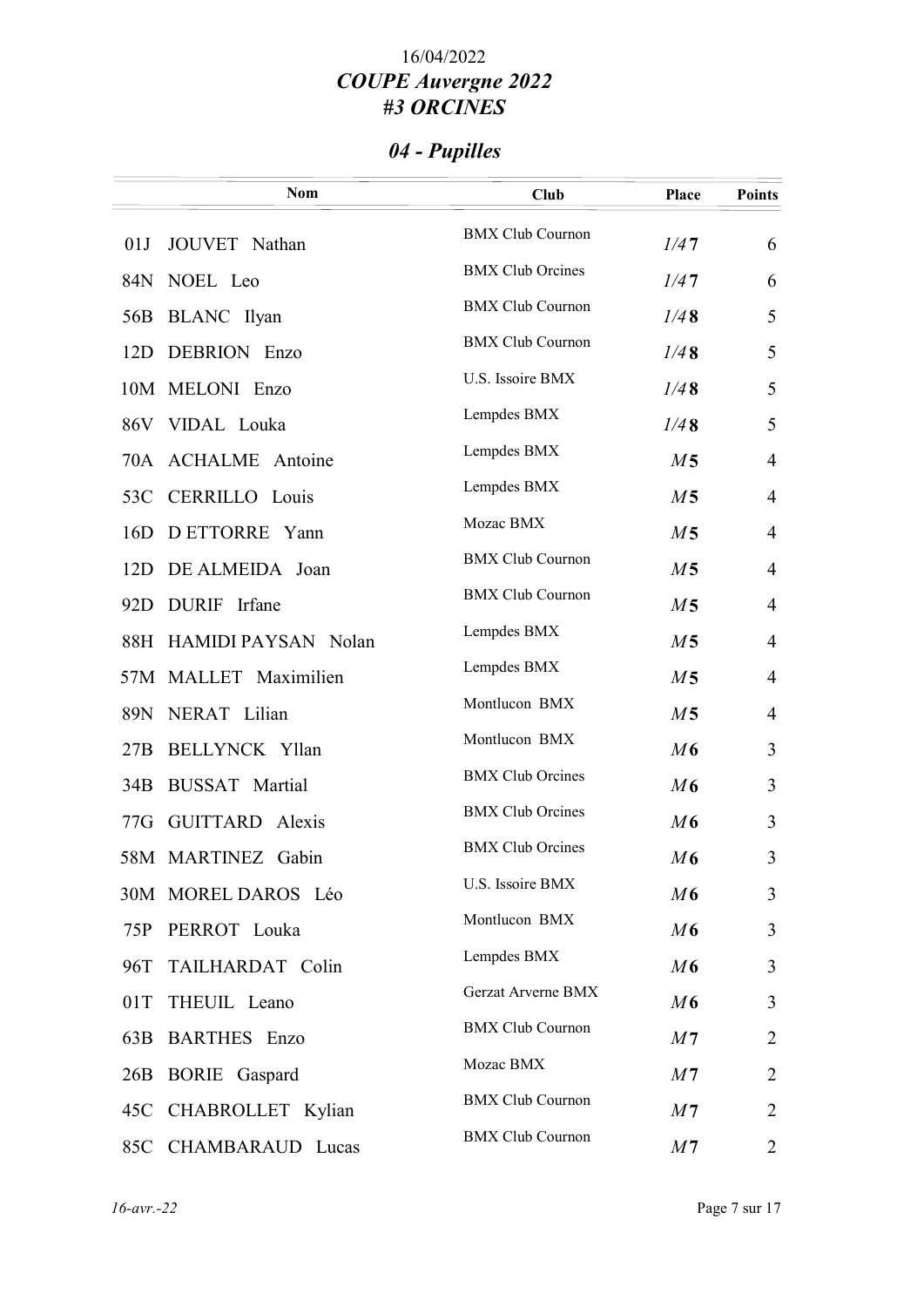# 04 - Pupilles

| <b>Nom</b>           | <b>Club</b>             | <b>Place</b>   | <b>Points</b>  |
|----------------------|-------------------------|----------------|----------------|
| 40D DE FREITAS Ilan  | <b>BMX Club Orcines</b> | M <sub>7</sub> | 2              |
| 58L LIVET Jules      | <b>BMX Club Orcines</b> | M <sub>7</sub> | $\overline{2}$ |
| 930 ORTHOLARY Arthur | Mozac BMX               | M <sub>7</sub> | $\overline{2}$ |
| 87R RENARD Gaspard   | <b>BMX Club Cournon</b> | M <sub>7</sub> | 2              |
| 24B BONCORI Joris    | U.S. Issoire BMX        | M8             |                |
| JOSE Lucas<br>11J -  | <b>U.S. Issoire BMX</b> | M8             |                |
| 34M MOUFLE Mathias   | <b>BMX</b> Club Orcines | $M\,8$         |                |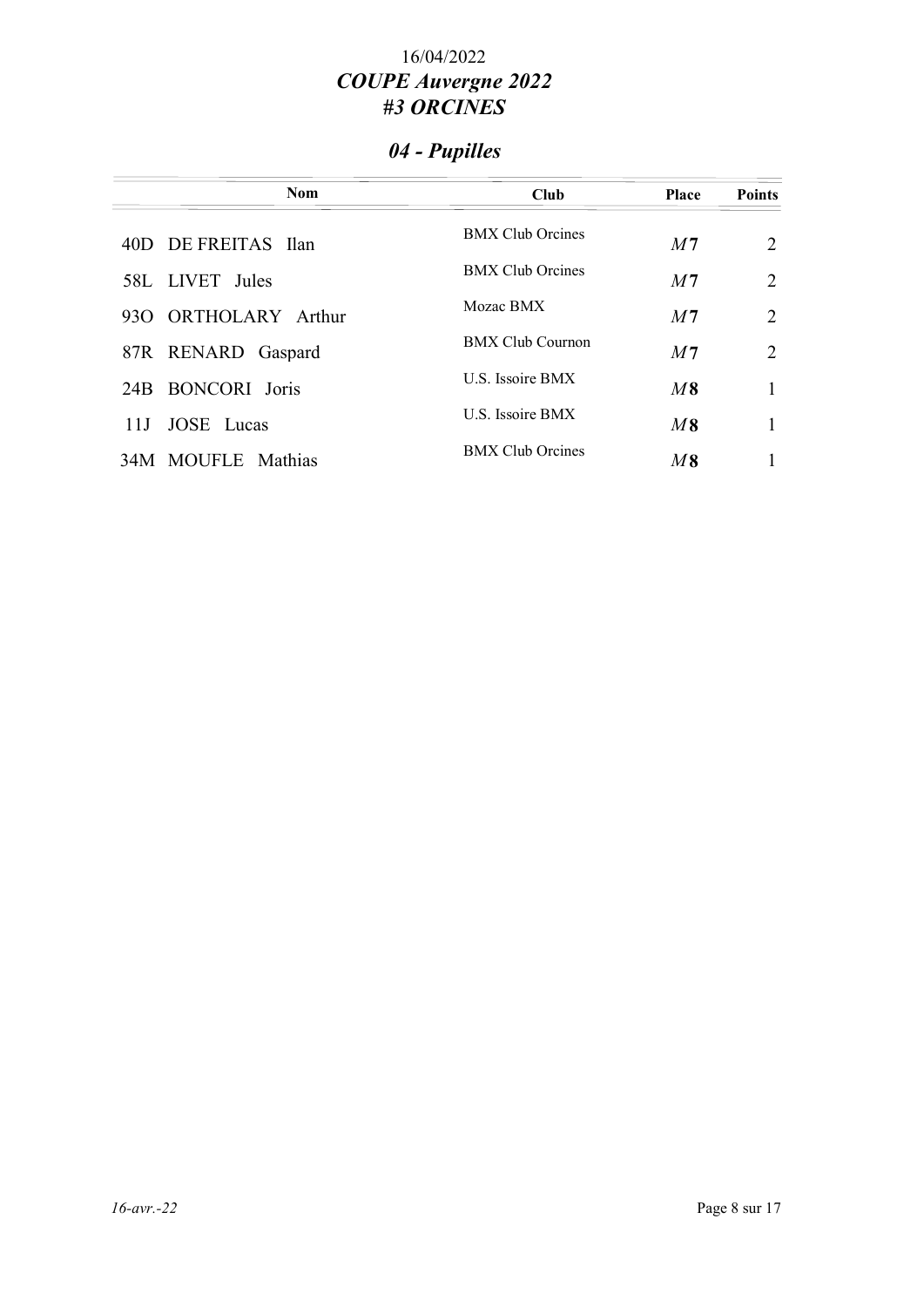## 05 - Pupilles Benjamines Filles

| <b>Nom</b>                          | <b>Club</b>             | <b>Place</b>   | <b>Points</b> |
|-------------------------------------|-------------------------|----------------|---------------|
| 24V VEZZETTI Mylena                 | <b>U.S. Issoire BMX</b> | M <sub>1</sub> | 11            |
| 13F FOUGEROUX Zoé                   | <b>BMX Club Cournon</b> | M <sub>2</sub> |               |
| 63C CHEBANCE JOUARD Marion          | <b>BMX Club Orcines</b> | M3             | 4             |
| 80R ROAN Zoe                        | <b>BMX Club Orcines</b> | M4             | $\mathcal{L}$ |
| <b>BOUCHERET</b><br>Eléanore<br>79B | <b>BMX Club Orcines</b> | M5             |               |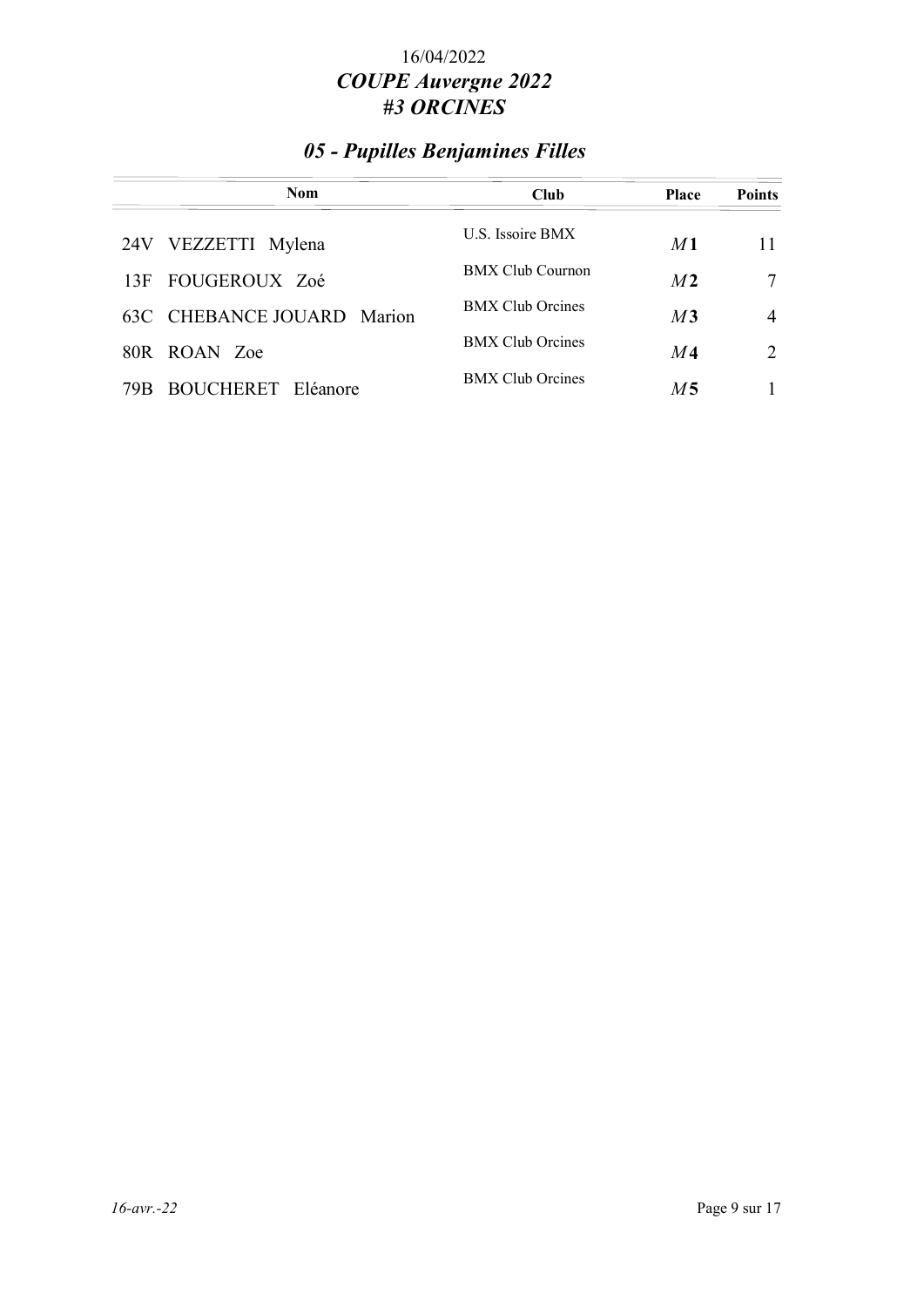# 06 - Benjamins

|     | <b>Nom</b>                    | Club                    | <b>Place</b>            | <b>Points</b>  |
|-----|-------------------------------|-------------------------|-------------------------|----------------|
|     | 17G GENTES Mattéo             | U.S. Issoire BMX        | $\mathbf{1}$            | 26             |
|     | 98V VERDIER TOURRET Driss     | U.S. Issoire BMX        | $\overline{2}$          | 22             |
| 30P | PICOD Gabin                   | Gerzat Arverne BMX      | 3                       | 19             |
| 74F | FAYE Loukas                   | Lempdes BMX             | $\overline{\mathbf{4}}$ | 17             |
| 06D | DUBESSET Fabio                | <b>BMX Club Cournon</b> | 5                       | 16             |
|     | 23A ANTUNES Soan              | Lempdes BMX             | 6                       | 15             |
| 08C | COLOMBET Timéo                | <b>BMX</b> Club Orcines | 7                       | 14             |
| 33B | BARBOSA Charly                | Lempdes BMX             | 8                       | 13             |
| 22P | PELLETIER Maxime              | Montlucon BMX           | 1/25                    | 12             |
| 43T | TRANCHET Paul                 | U.S. Issoire BMX        | 1/25                    | 12             |
| 90P | PIDANCE Nolan                 | Montlucon BMX           | 1/26                    | 11             |
|     | 17V VACHELARD Gabin           | Montlucon BMX           | 1/26                    | 11             |
|     | 33M MANDONNET Loé             | <b>BMX Club Cournon</b> | 1/27                    | 10             |
|     | 71N NIGGLI Valentin           | Gerzat Arverne BMX      | 1/27                    | 10             |
| 07F | FIGUEIREDO Clément            | Mozac BMX               | 1/28                    | 9              |
|     | 27L LABAMAR PHIBEDIAS<br>Théo | Gerzat Arverne BMX      | 1/28                    | 9              |
|     | 37A AUBERGER Yohan            | Lempdes BMX             | 1/45                    | 8              |
| 38B | <b>BOUCHAT</b> Matisse        | Mozac BMX               | 1/45                    | 8              |
| 46G | <b>GUTAPFEL DELRUE Louis</b>  | Aveyron BMX             | 1/45                    | 8              |
| 89S | SAUZET Lucas                  | Lempdes BMX             | 1/45                    | 8              |
|     | 77B BARBECOT Martin           | <b>BMX Club Orcines</b> | 1/46                    | $\tau$         |
| 66P | PETITGAS Thomas               | Lempdes BMX             | 1/46                    | $\overline{7}$ |
|     | 03Q QUAIREL Maxence           | Lempdes BMX             | 1/46                    | $\overline{7}$ |
|     | 43W WALTER Deynis             | Montlucon BMX           | 1/46                    | $\overline{7}$ |
|     | 58C CAPEL Enzo                | Lempdes BMX             | M <sub>5</sub>          | $\overline{4}$ |
|     | 65C CHALEIL Benoit            | U.S. Issoire BMX        | M <sub>5</sub>          | $\overline{4}$ |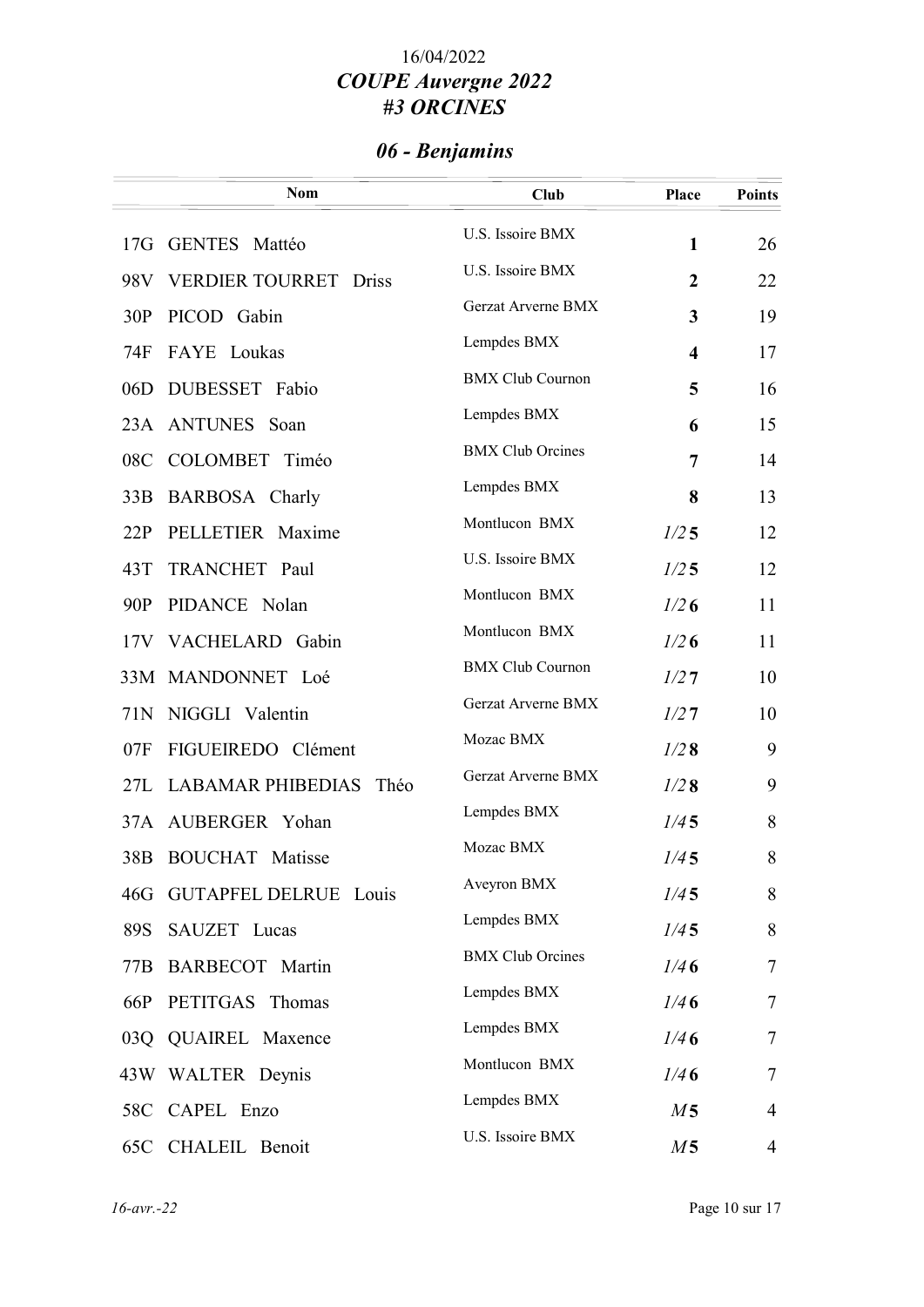# 06 - Benjamins

| <b>Nom</b>                   | Club                    | <b>Place</b>   | <b>Points</b>  |
|------------------------------|-------------------------|----------------|----------------|
| <b>ESTRADE</b> Dorian<br>50E | <b>BMX Club Cournon</b> | M <sub>5</sub> | $\overline{4}$ |
| <b>FORNARA</b> Elias<br>76F  | Mozac BMX               | M <sub>5</sub> | $\overline{4}$ |
| 77L LEBRUN Ugo               | Lempdes BMX             | M <sub>5</sub> | $\overline{4}$ |
| 28P<br>PORTAIL Noan          | <b>BMX Club Cournon</b> | M <sub>5</sub> | $\overline{4}$ |
| FAVART Waylon<br>48F         | U.S. Issoire BMX        | M6             | 3              |
| GUILLOT Paul<br>21G          | <b>BMX Club Orcines</b> | M6             | 3              |
| 31L LONGE Nolhan             | <b>BMX Club Orcines</b> | M6             | 3              |
| 88M MATHIEU Nolan            | Montlucon BMX           | M6             | 3              |
| 60R RASCOUSSIER Charlie      | Mozac BMX               | M6             | 3              |
| 58R ROY Gabriel              | <b>BMX</b> Yzeure       | M6             | 3              |
| DECHAUD Marius<br>26D        | <b>BMX Club Cournon</b> | M <sub>7</sub> | $\overline{2}$ |
| DUCHER Loïs<br>63D           | U.S. Issoire BMX        | M <sub>7</sub> | $\overline{2}$ |
| SERRE Timothée<br>73S        | <b>BMX Club Orcines</b> | M <sub>7</sub> | $\overline{2}$ |
| 01V VALLEIX Jules            | <b>BMX Club Orcines</b> | M <sub>7</sub> | $\overline{2}$ |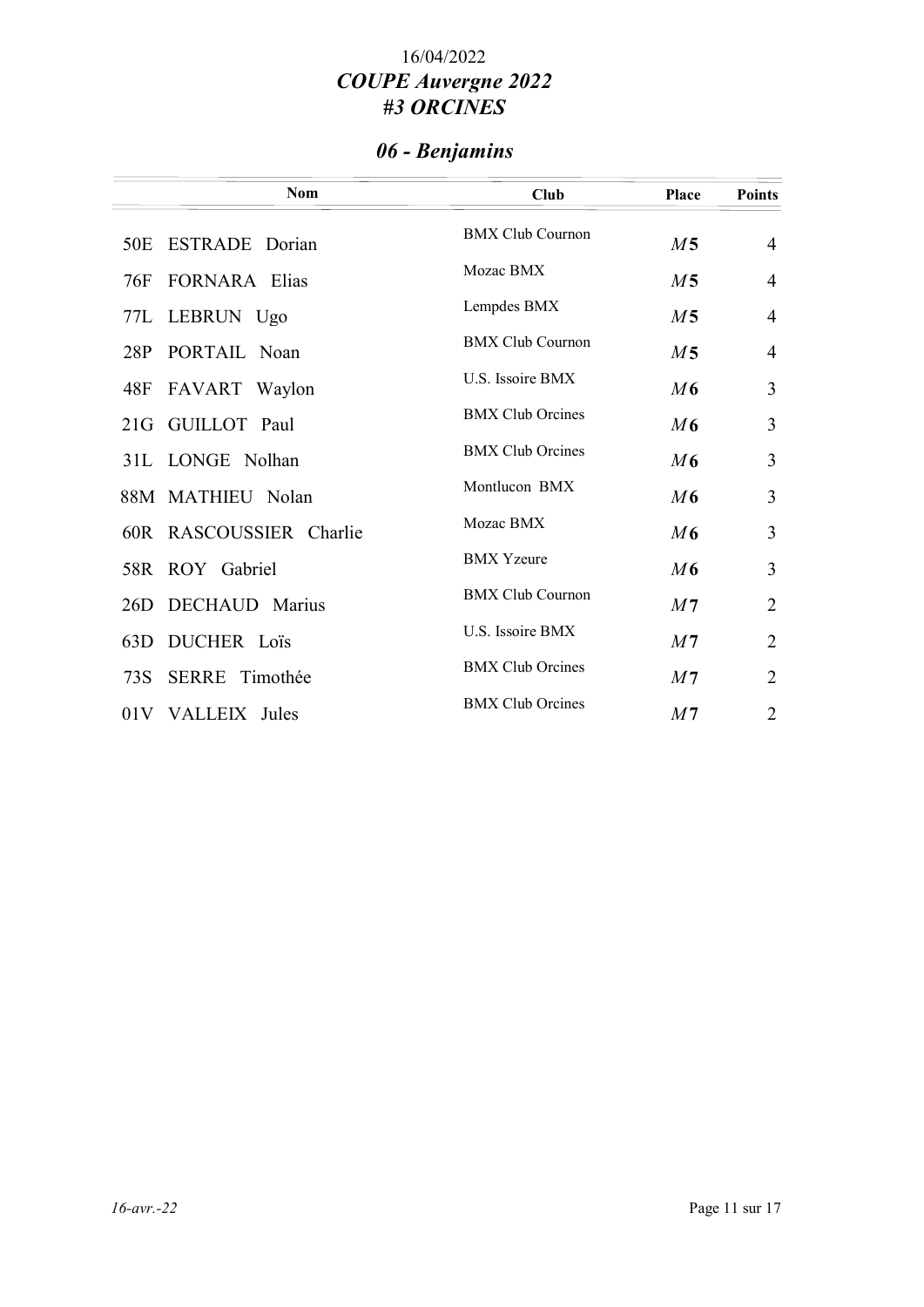## 07 - Minimes

|                 | <b>Nom</b>                        | <b>Club</b>             | Place                   | <b>Points</b>  |
|-----------------|-----------------------------------|-------------------------|-------------------------|----------------|
|                 | 27R RIEBER Alexis                 | Gerzat Arverne BMX      | $\mathbf{1}$            | 26             |
|                 | 89C COURTY Mathys                 | <b>BMX Club Cournon</b> | $\overline{2}$          | 22             |
| 33D             | DELERS Tom                        | <b>BMX Club Cournon</b> | $\overline{\mathbf{3}}$ | 19             |
|                 | 53C CHANIER Zacharie              | Mozac BMX               | $\overline{\mathbf{4}}$ | 17             |
|                 | 35A AGIER Rémi                    | Mozac BMX               | 5                       | 16             |
|                 | 22B BARRAUD Ethan                 | Union BMX du Roannais   | 6                       | 15             |
| 18G             | <b>GARRIDO CORDEIRO</b><br>Jilian | <b>BMX Club Cournon</b> | 7                       | 14             |
| 83B             | BOURLETIAS Kameron                | Lempdes BMX             | 8                       | 13             |
| 70B             | <b>BLEUZE</b> Florian             | Lempdes BMX             | 1/25                    | 12             |
|                 | 81N NORE Oscar                    | <b>BMX Club Cournon</b> | 1/25                    | 12             |
|                 | 48A ARCHIMBAUD Mathias            | Mozac BMX               | 1/26                    | 11             |
|                 | 27M MARQUET Lucas                 | U.S. Issoire BMX        | 1/26                    | 11             |
| 14B             | <b>BERNARD</b> Max                | <b>BMX Club Orcines</b> | 1/27                    | 10             |
| 70D             | DESHORS Nolan                     | U.S. Issoire BMX        | 1/27                    | 10             |
| 74C             | <b>CHARBONNIER</b> Jules          | <b>BMX</b> Yzeure       | 1/28                    | 9              |
| 10P             | PETITGAS Mathieu                  | Lempdes BMX             | 1/28                    | 9              |
| 71 <sub>B</sub> | <b>BOUCARD</b> Tom                | <b>BMX Club Orcines</b> | 1/45                    | 8              |
| 40D             | DERMAIN Nathan                    | Lempdes BMX             | 1/45                    | 8              |
|                 | 88N NOGUEIRA LAMBLOT Morgan       | Medoc BMX               | 1/45                    | 8              |
|                 | 27R ROGER Félix                   | Montlucon BMX           | 1/45                    | 8              |
|                 | 88A ALLANCHE Lukas                | Gerzat Arverne BMX      | 1/46                    | $\tau$         |
|                 | 13B BRUGIERE Tao                  | Gerzat Arverne BMX      | 1/46                    | $\overline{7}$ |
|                 | 84G GATIGNOL Kyllian              | Lempdes BMX             | 1/46                    | $\tau$         |
|                 | 13R ROAN Louis                    | <b>BMX Club Orcines</b> | 1/46                    | $\tau$         |
|                 | 25B BOUKHACHBA Amine              | <b>BMX Club Cournon</b> | M <sub>5</sub>          | $\overline{4}$ |
|                 | 47C CHAVE Malo                    | Mozac BMX               | M <sub>5</sub>          | 4              |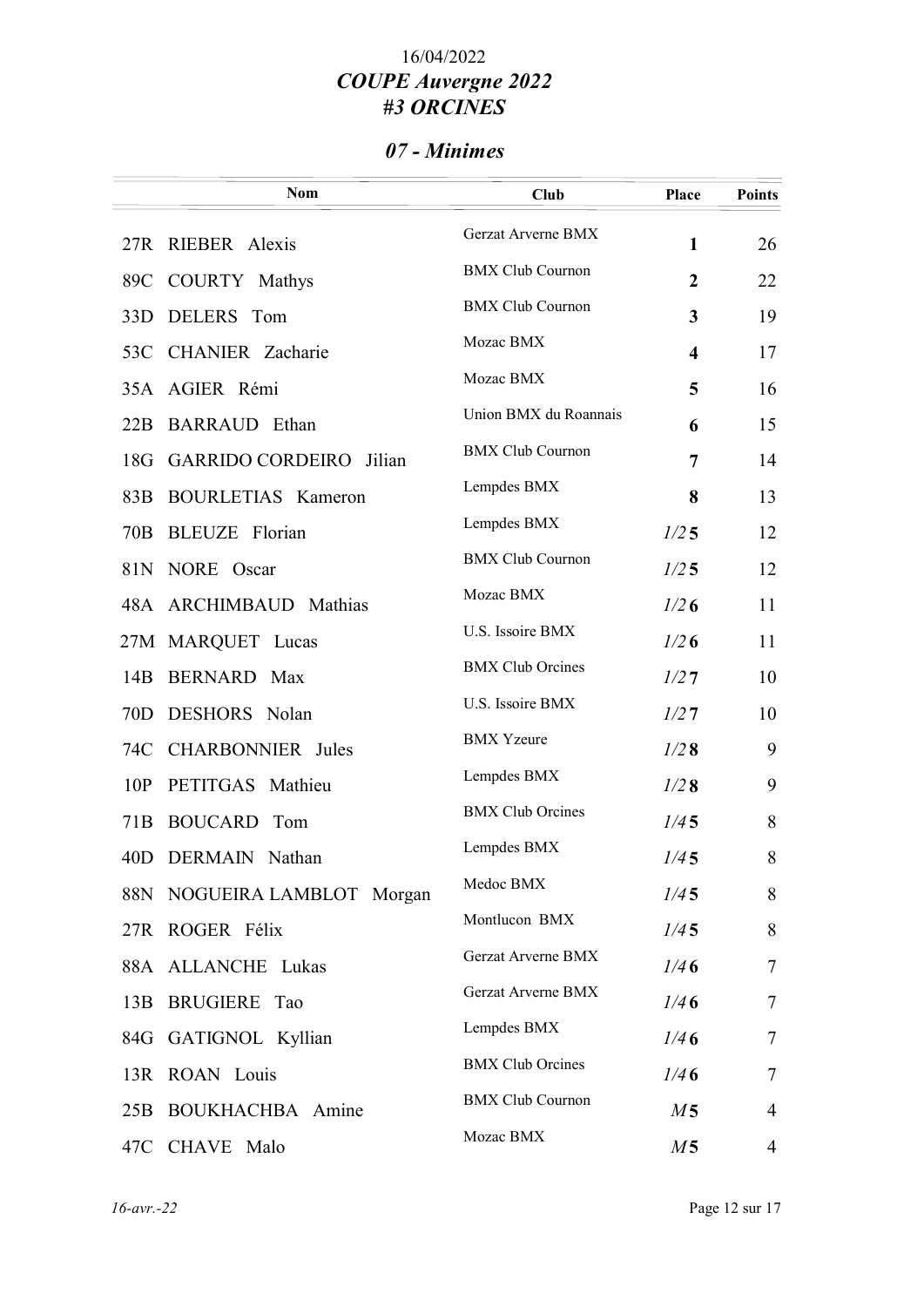## 07 - Minimes

| <b>Nom</b>                    | Club                    | <b>Place</b>   | <b>Points</b>  |
|-------------------------------|-------------------------|----------------|----------------|
| DELHOSTAL Nicolas<br>45D.     | <b>BMX Club Cournon</b> | M <sub>5</sub> | $\overline{4}$ |
| <b>FOURNIER</b> Calvin<br>95F | Mozac BMX               | M <sub>5</sub> | $\overline{4}$ |
| 16G GALINIER Clement          | <b>BMX Club Orcines</b> | M <sub>5</sub> | $\overline{4}$ |
| 78P PLO Clement               | <b>BMX Club Orcines</b> | M <sub>5</sub> | $\overline{4}$ |
| 66C COLLAS Louis              | <b>BMX Club Orcines</b> | M6             | 3              |
| 80C CONVERS Gauthier          | Montlucon BMX           | M6             | 3              |
| <b>GROISNE</b> Arthur<br>39G  | Gerzat Arverne BMX      | M6             | 3              |
| LAMACHERE<br>62L.<br>Manoa    | <b>BMX Club Orcines</b> | M6             | 3              |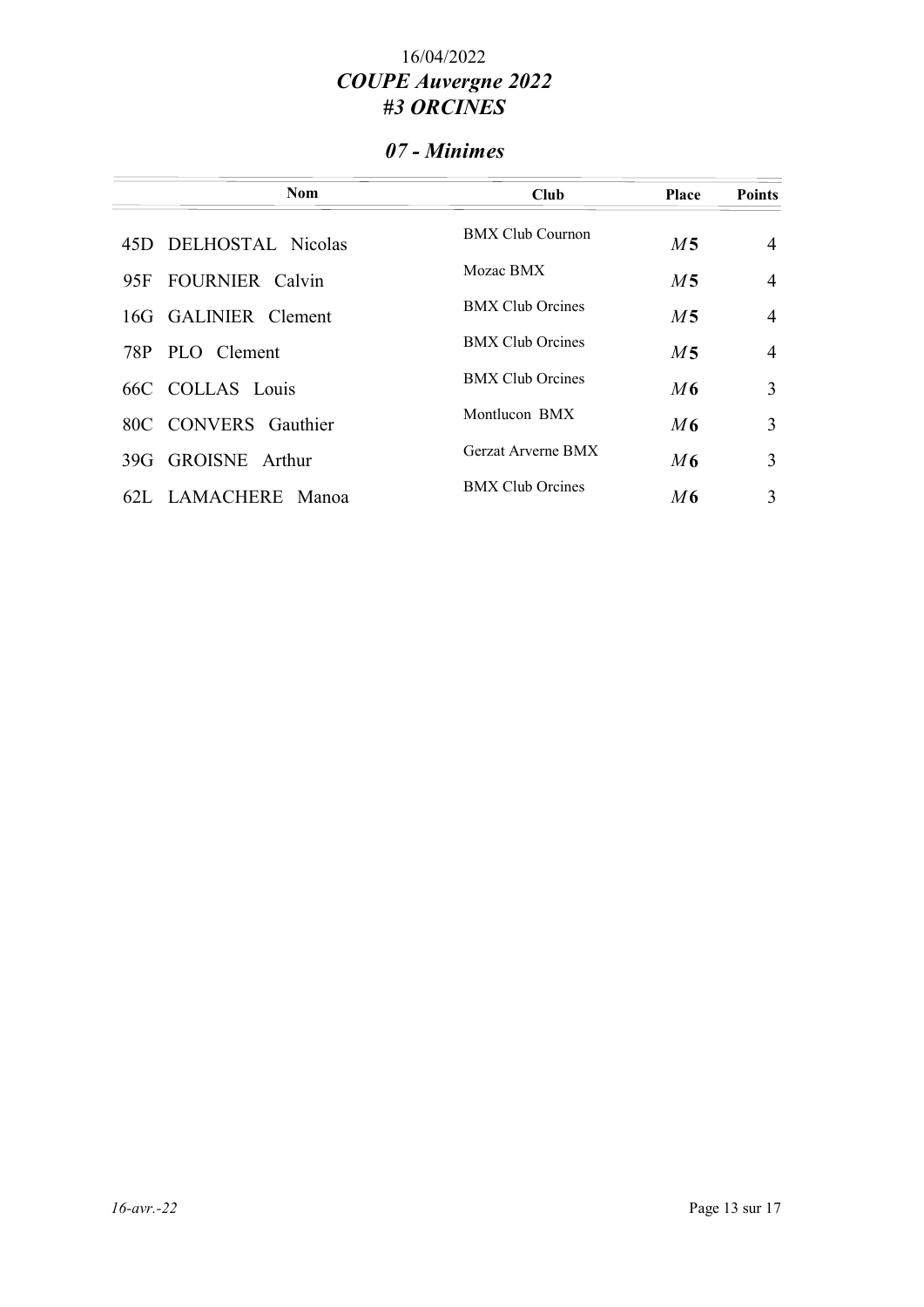### 08 - Minimes Cadettes Junior Filles

| <b>Nom</b>              | <b>Club</b>             | <b>Place</b>   | <b>Points</b>  |
|-------------------------|-------------------------|----------------|----------------|
| 95A AUFAUVRE Lucile     | <b>BMX Club Orcines</b> | M1             | 14             |
| 79D DE MARTRIN Lisa     | <b>BMX Club Orcines</b> | M <sub>2</sub> | 10             |
| 20M MANSUY Adèle        | Gerzat Arverne BMX      | M3             | 7              |
| 87C CHARTIER Ipomée     | U.S. Issoire BMX        | M <sub>4</sub> | 5              |
| 84D DELSAUT Aglaë       | Gerzat Arverne BMX      | M <sub>5</sub> | $\overline{4}$ |
| 09B BOUCARD Zoé         | <b>BMX Club Orcines</b> | M6             | 3              |
| 85B BOUCARD Lou         | <b>BMX Club Orcines</b> | M <sub>7</sub> | $\overline{2}$ |
| PENARROIAS Clara<br>53P | <b>BMX</b> Yzeure       | $M\,8$         |                |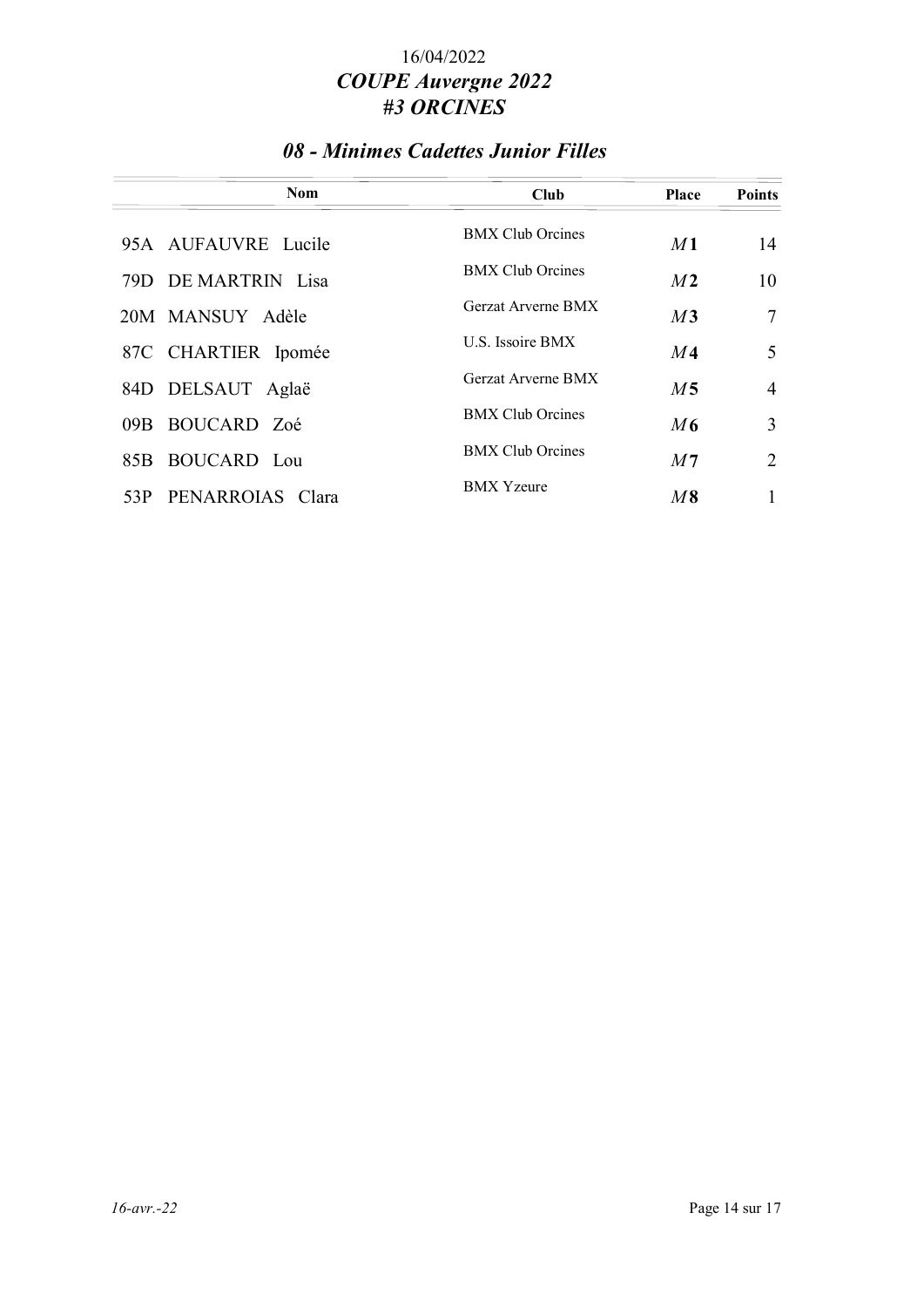#### 09 - Cadets

| Mozac BMX<br>59A AGIER Thomas<br>$\mathbf{1}$<br><b>BMX Club Orcines</b><br>CHABRIER Joshua<br>$\overline{2}$<br>47C<br><b>BMX Club Cournon</b><br>TESTUD Aurélien<br>75T<br>3<br><b>BMX</b> Club Cournon<br><b>BARQUI DUCH Mathias</b><br>74B<br>$\overline{\mathbf{4}}$<br><b>BMX Club Cournon</b><br>34A ANDRIEU Lenny<br>5<br>Mozac BMX | <b>Points</b>  |
|---------------------------------------------------------------------------------------------------------------------------------------------------------------------------------------------------------------------------------------------------------------------------------------------------------------------------------------------|----------------|
|                                                                                                                                                                                                                                                                                                                                             | 22             |
|                                                                                                                                                                                                                                                                                                                                             | 18             |
|                                                                                                                                                                                                                                                                                                                                             | 15             |
|                                                                                                                                                                                                                                                                                                                                             | 13             |
|                                                                                                                                                                                                                                                                                                                                             | 12             |
| CELLIER Trystan<br>66C<br>6                                                                                                                                                                                                                                                                                                                 | 11             |
| Lempdes BMX<br>DRESSY Yann<br>7<br>90 <sub>D</sub>                                                                                                                                                                                                                                                                                          | 10             |
| <b>BMX Club Cournon</b><br>8<br>20D<br>DE FREITAS Kylian                                                                                                                                                                                                                                                                                    | 9              |
| Lempdes BMX<br>BLOND Johan<br>1/25<br>59 <sub>B</sub>                                                                                                                                                                                                                                                                                       | 8              |
| Lempdes BMX<br>68P<br>PIGNOT Louis<br>1/25                                                                                                                                                                                                                                                                                                  | 8              |
| Lempdes BMX<br><b>CARBONNE Nils</b><br>1/26<br>05C                                                                                                                                                                                                                                                                                          | $\tau$         |
| <b>BMX Club Orcines</b><br><b>SETRIN</b> Ethan<br>1/26<br>22S                                                                                                                                                                                                                                                                               | $\overline{7}$ |
| Lempdes BMX<br>DREVET Maël<br>88D<br>M <sub>5</sub>                                                                                                                                                                                                                                                                                         | $\overline{4}$ |
| Lempdes BMX<br>GUILLON Tom<br>M <sub>5</sub><br>56G                                                                                                                                                                                                                                                                                         | $\overline{4}$ |
| <b>BMX</b> Club Orcines<br>M <sub>5</sub><br>39T<br>THOMAS Morgan                                                                                                                                                                                                                                                                           | $\overline{4}$ |
| <b>BMX</b> Club Orcines<br>M6<br>49F<br>FIARD Hugo                                                                                                                                                                                                                                                                                          | 3              |
| <b>BMX Club Orcines</b><br>52P<br><b>PINET</b><br>M6<br>Antonin                                                                                                                                                                                                                                                                             | 3              |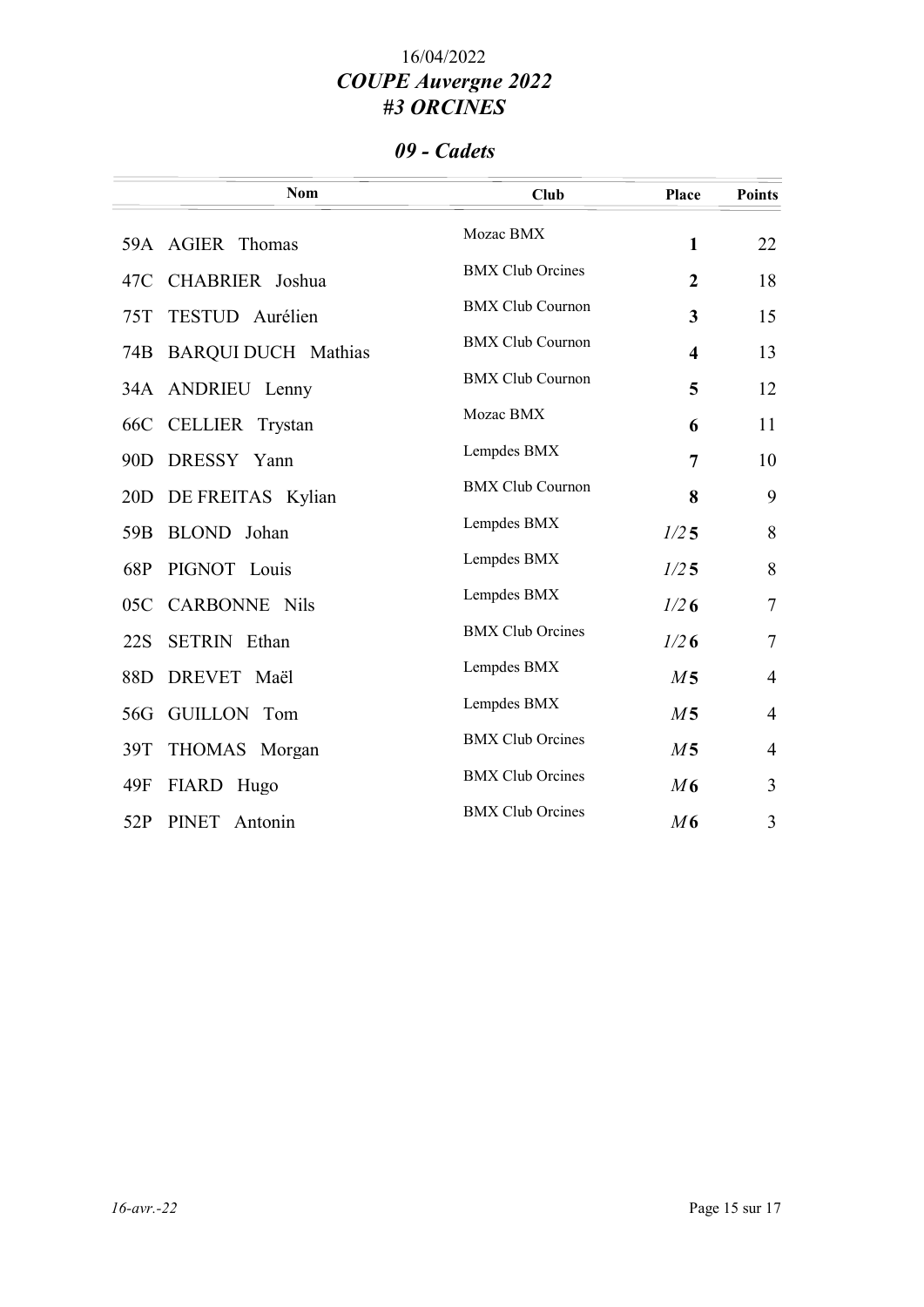## 10 - 17 ans et plus Garçons Filles

| <b>Nom</b>                     | Club                    | Place                   | <b>Points</b>  |
|--------------------------------|-------------------------|-------------------------|----------------|
| PIECZANOWSKY Nicolas<br>30P    | <b>BMX</b> Club Orcines | $\mathbf{1}$            | 18             |
| RIVOIRE Tanguy<br>537          | <b>BMX Club Cournon</b> | $\overline{2}$          | 14             |
| RIVOIRE Théo<br>310            | <b>BMX Club Cournon</b> | 3                       | 11             |
| 16L LICHTENAUER Jules          | U.S. Issoire BMX        | $\overline{\mathbf{4}}$ | 9              |
| <b>SABATIER Billy</b><br>39S   | Lempdes BMX             | 5                       | 8              |
| PERUGI LANDRE<br>47P<br>Adrien | Mozac BMX               | 6                       | $\overline{7}$ |
| LEBRANCHU Elowan<br>19L        | Lempdes BMX             | $\overline{7}$          | 6              |
| <b>BECAMEL Alexis</b><br>73B   | <b>BMX</b> Club Orcines | 8                       | 5              |
| TETEFORT Nicolas<br>82T        | Lempdes BMX             | M <sub>5</sub>          | $\overline{4}$ |
| THOMAS Alban<br>99T            | <b>BMX Club Orcines</b> | M <sub>5</sub>          | $\overline{4}$ |
| <b>BLANC</b> Mickael<br>72B    | <b>BMX Club Cournon</b> | M6                      | 3              |
| 03T TAURAN Martial             | <b>BMX</b> Club Orcines | M6                      | 3              |
| 99M MATTIUZZI Alexandre        | <b>BMX Club Orcines</b> | M <sub>7</sub>          | $\overline{2}$ |
| 99Q QUEYREL Willy              | <b>BMX Club Orcines</b> | M <sub>7</sub>          | $\overline{2}$ |
| <b>BENET</b> Lucas<br>39B      | <b>BMX</b> Club Orcines | $M\,8$                  | $\mathbf{1}$   |
| 86L LAUGIER Maurin             | Lempdes BMX             | $M\,8$                  | 1              |